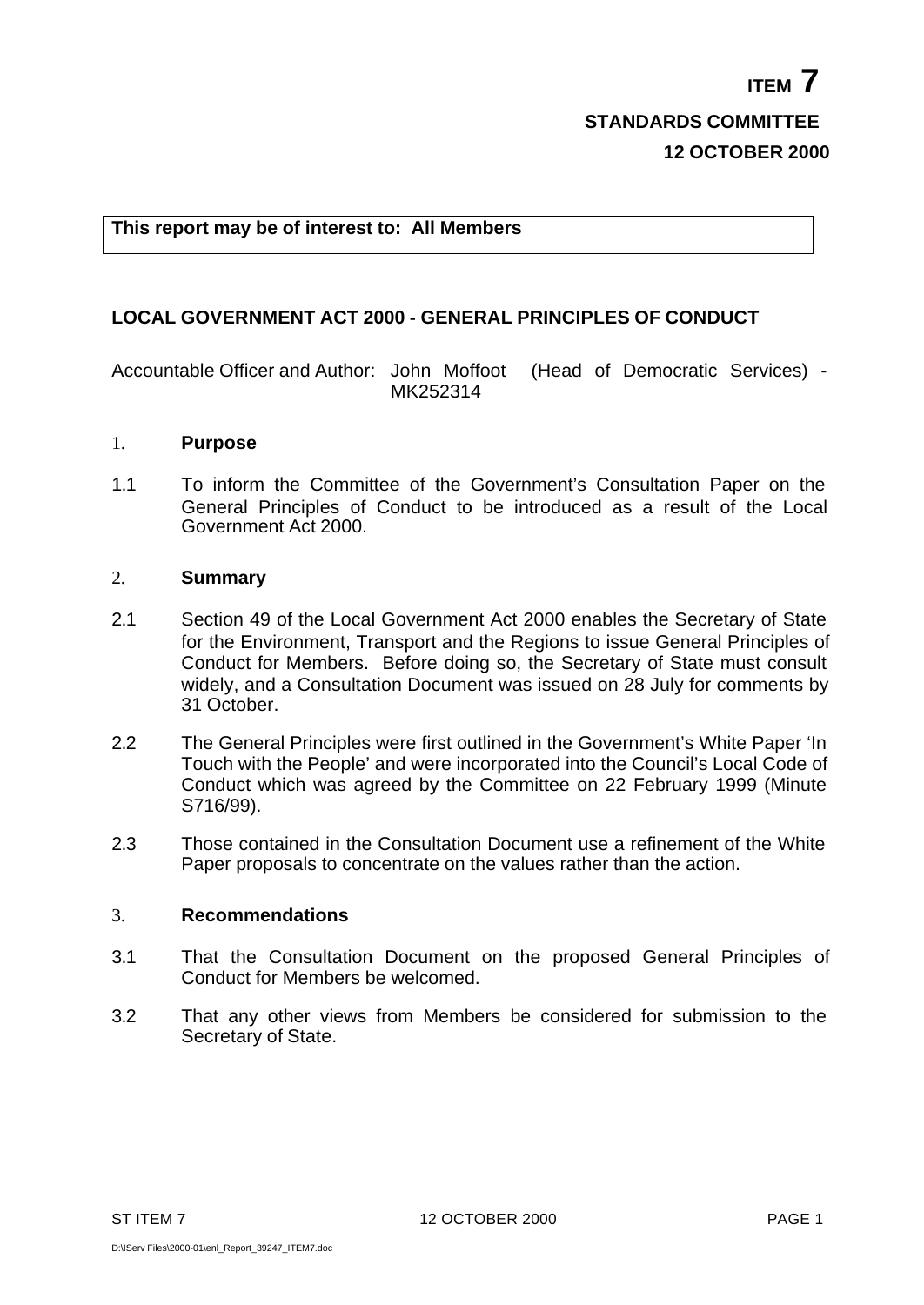## 4. **Background**

- 4.1 The Government's White Paper 'In Touch with the People' published in 1998, proposed a new Code of Conduct for Members which would incorporate General Principles on which each Council could base its Local Codes.
- 4.2 The Local Government Act 2000 received Royal Assent on 28 July 2000, and the Department of the Environment immediately published a Consultation Document seeking comments on a set of General Principles.
- 4.3 The Consultation period ends on 31 October 2000, but the Local Government Association has invited its member authorities to forward any comments to its Association by 16 October 2000.
- 4.4 In compiling its own Local Code of Conduct approved by the Standards Committee on 22 February 2000 (Minute ST16/99 refers), its outline General Principles contained in the White Paper were incorporated.
- 4.5 The Draft Principles are attached as an **Annex** to this report.

## 5. **Issues and Choices**

- 5.1 The Draft Principles contained in the White Paper have already been incorporated into the Council's Local Code of Conduct. The General Principles in the Consultation Document, however, have reaffirmed those in the White Paper to concentrate on the values that should be the hallmark of public service in local government, rather than the specific actions which might be expected of local authority members. Those actions are more appropriate for a local code of conduct.
- 5.2 However, since agreeing the Local Code of Conduct, the Standards Committee has had some experience of its application, and it may be that Members may wish to add some comments to the Council's response on the Consultation Document arising from their experience.

## 6. **Implications**

6.1 Crime Prevention

None.

6.2 Cultural Planning

None.

6.3 Environmental

None.

6.4 Equalities

The General Principles are based largely on the principles of equality.

ST ITEM 7 12 OCTOBER 2000 2000 PAGE 2